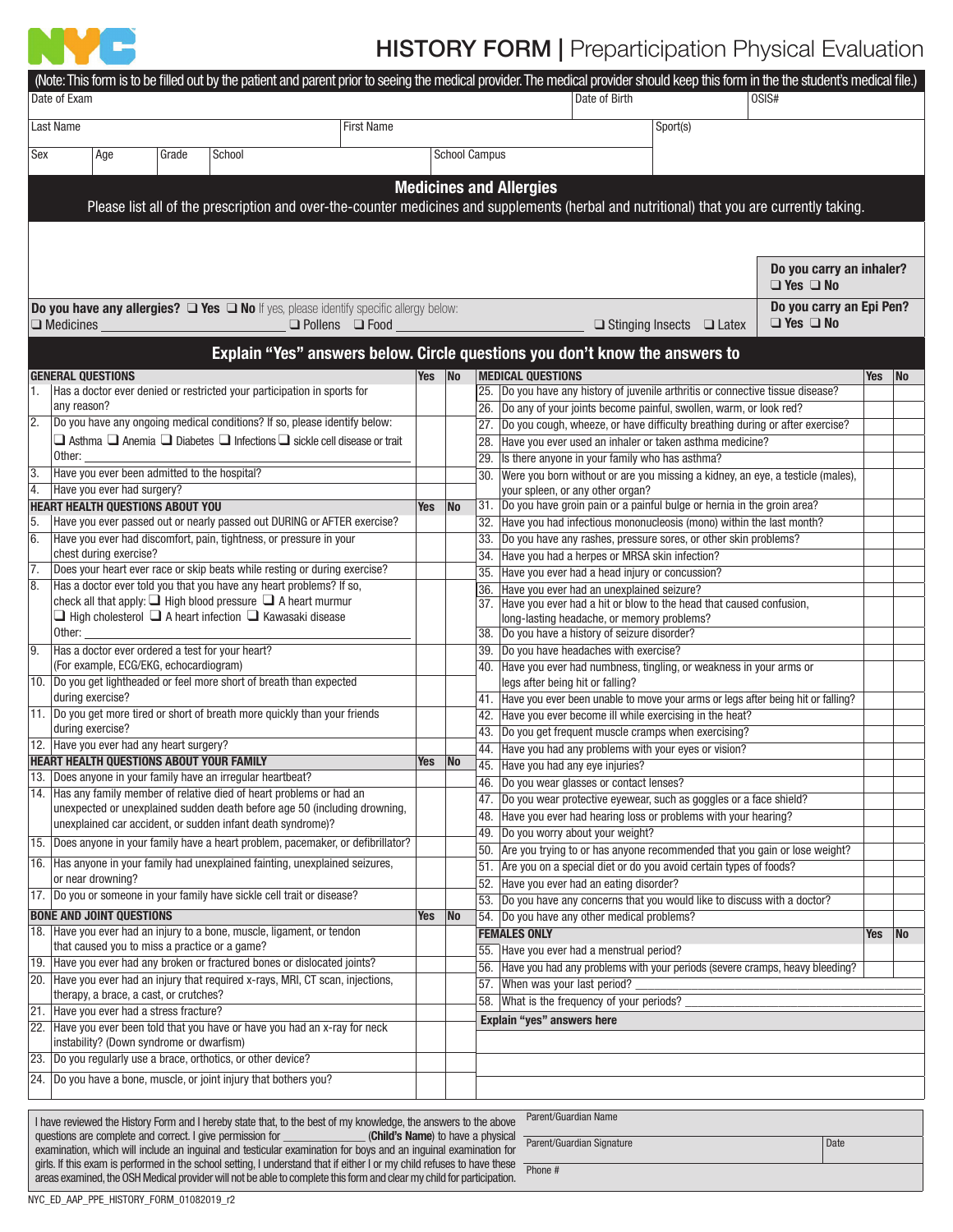

## PHYSICAL EXAMINATION FORM | Preparticipation Physical Evaluation

| Last Name                                                                                                                                                                                                                                                                                                                                                                                                                                                                                                                                                                                                                                                                                                                                                                                                                                                                                                                                                     | <b>First Name</b> |               |                |                      | Date of Birth        |                          |           |                          |             |                    |
|---------------------------------------------------------------------------------------------------------------------------------------------------------------------------------------------------------------------------------------------------------------------------------------------------------------------------------------------------------------------------------------------------------------------------------------------------------------------------------------------------------------------------------------------------------------------------------------------------------------------------------------------------------------------------------------------------------------------------------------------------------------------------------------------------------------------------------------------------------------------------------------------------------------------------------------------------------------|-------------------|---------------|----------------|----------------------|----------------------|--------------------------|-----------|--------------------------|-------------|--------------------|
| School/Campus/ATSDBN                                                                                                                                                                                                                                                                                                                                                                                                                                                                                                                                                                                                                                                                                                                                                                                                                                                                                                                                          |                   |               | Grade<br>0SIS# |                      |                      |                          |           |                          |             |                    |
| STUDENT'S HISTORY FORM REVIEWED BY MEDICAL PROVIDER                                                                                                                                                                                                                                                                                                                                                                                                                                                                                                                                                                                                                                                                                                                                                                                                                                                                                                           |                   |               |                |                      |                      | <b>Yes</b>               | <b>No</b> | <b>COMMENTS</b>          |             |                    |
| <b>RISK SCREENING QUESTIONS</b>                                                                                                                                                                                                                                                                                                                                                                                                                                                                                                                                                                                                                                                                                                                                                                                                                                                                                                                               |                   |               |                |                      |                      |                          |           |                          |             |                    |
| Do you feel safe at your home or residence?                                                                                                                                                                                                                                                                                                                                                                                                                                                                                                                                                                                                                                                                                                                                                                                                                                                                                                                   |                   |               |                |                      |                      | $\Box$ Yes $\Box$ No     |           |                          |             |                    |
| Do you feel safe at school?                                                                                                                                                                                                                                                                                                                                                                                                                                                                                                                                                                                                                                                                                                                                                                                                                                                                                                                                   |                   |               |                |                      |                      | $\Box$ Yes $\Box$ No     |           |                          |             |                    |
| Do you ever feel stressed out or under a lot of pressure?                                                                                                                                                                                                                                                                                                                                                                                                                                                                                                                                                                                                                                                                                                                                                                                                                                                                                                     |                   |               |                |                      |                      | $\Box$ Yes $\Box$ No     |           |                          |             |                    |
| Do you ever feel sad, hopeless, depressed, or anxious?                                                                                                                                                                                                                                                                                                                                                                                                                                                                                                                                                                                                                                                                                                                                                                                                                                                                                                        |                   |               |                |                      |                      | $\Box$ Yes $\Box$ No     |           |                          |             |                    |
| Have there been any changes in your weight?                                                                                                                                                                                                                                                                                                                                                                                                                                                                                                                                                                                                                                                                                                                                                                                                                                                                                                                   |                   |               |                |                      | $\Box$ Yes $\Box$ No |                          |           |                          |             |                    |
| Have you ever taken any supplements to help you gain or lose weight or improve your performance?                                                                                                                                                                                                                                                                                                                                                                                                                                                                                                                                                                                                                                                                                                                                                                                                                                                              |                   |               |                | $\Box$ Yes $\Box$ No |                      |                          |           |                          |             |                    |
| Have you ever taken anabolic steroids or used any other performance supplement?                                                                                                                                                                                                                                                                                                                                                                                                                                                                                                                                                                                                                                                                                                                                                                                                                                                                               |                   |               |                |                      |                      | $\Box$ Yes $\Box$ No     |           |                          |             |                    |
| Have you ever tried cigarettes, alcohol, or other drugs?                                                                                                                                                                                                                                                                                                                                                                                                                                                                                                                                                                                                                                                                                                                                                                                                                                                                                                      |                   |               |                |                      |                      | $\Box$ Yes $\Box$ No     |           |                          |             |                    |
| During the past 30 days, did you use cigarettes, alcohol or other drugs?                                                                                                                                                                                                                                                                                                                                                                                                                                                                                                                                                                                                                                                                                                                                                                                                                                                                                      |                   |               |                |                      |                      | $\Box$ Yes $\Box$ No     |           |                          |             |                    |
| Are you sexually active?                                                                                                                                                                                                                                                                                                                                                                                                                                                                                                                                                                                                                                                                                                                                                                                                                                                                                                                                      |                   |               |                |                      | $\Box$ Yes $\Box$ No |                          |           |                          |             |                    |
| Are you using contraceptives?                                                                                                                                                                                                                                                                                                                                                                                                                                                                                                                                                                                                                                                                                                                                                                                                                                                                                                                                 |                   |               |                |                      | $\Box$ Yes $\Box$ No |                          |           |                          |             |                    |
| Do you wear a seat belt?                                                                                                                                                                                                                                                                                                                                                                                                                                                                                                                                                                                                                                                                                                                                                                                                                                                                                                                                      |                   |               |                |                      |                      | $\Box$ Yes $\Box$ No     |           |                          |             |                    |
| <b>EXAMINATION</b>                                                                                                                                                                                                                                                                                                                                                                                                                                                                                                                                                                                                                                                                                                                                                                                                                                                                                                                                            |                   |               |                |                      |                      |                          |           |                          |             |                    |
| Height                                                                                                                                                                                                                                                                                                                                                                                                                                                                                                                                                                                                                                                                                                                                                                                                                                                                                                                                                        | Weight            |               |                |                      |                      |                          |           |                          | $\Box$ Male | $\Box$ Female      |
| BP                                                                                                                                                                                                                                                                                                                                                                                                                                                                                                                                                                                                                                                                                                                                                                                                                                                                                                                                                            |                   | Pulse         |                |                      | Vision<br>R20/       |                          |           | Corrected                |             |                    |
|                                                                                                                                                                                                                                                                                                                                                                                                                                                                                                                                                                                                                                                                                                                                                                                                                                                                                                                                                               |                   |               |                |                      |                      |                          | L20/      |                          | $\Box$ Yes  | $\square$ No       |
| <b>MEDICAL</b>                                                                                                                                                                                                                                                                                                                                                                                                                                                                                                                                                                                                                                                                                                                                                                                                                                                                                                                                                |                   | <b>NORMAL</b> |                |                      |                      |                          |           | <b>ABNORMAL FINDINGS</b> |             |                    |
| Appearance                                                                                                                                                                                                                                                                                                                                                                                                                                                                                                                                                                                                                                                                                                                                                                                                                                                                                                                                                    |                   |               |                |                      |                      |                          |           |                          |             |                    |
| Marfan stigmata (kyphoscoliosis, high-arched palate, pectus<br>$\bullet$                                                                                                                                                                                                                                                                                                                                                                                                                                                                                                                                                                                                                                                                                                                                                                                                                                                                                      |                   |               |                |                      |                      |                          |           |                          |             |                    |
| excavatum, arachnodactyly, arm span > height, hyperlaxity,                                                                                                                                                                                                                                                                                                                                                                                                                                                                                                                                                                                                                                                                                                                                                                                                                                                                                                    |                   |               |                |                      |                      |                          |           |                          |             |                    |
| myopia, MVP)                                                                                                                                                                                                                                                                                                                                                                                                                                                                                                                                                                                                                                                                                                                                                                                                                                                                                                                                                  |                   |               |                |                      |                      |                          |           |                          |             |                    |
| Eyes/ears/nose/throat                                                                                                                                                                                                                                                                                                                                                                                                                                                                                                                                                                                                                                                                                                                                                                                                                                                                                                                                         |                   |               |                |                      |                      |                          |           |                          |             |                    |
| • Pupils equal<br>• Hearing                                                                                                                                                                                                                                                                                                                                                                                                                                                                                                                                                                                                                                                                                                                                                                                                                                                                                                                                   |                   |               |                |                      |                      |                          |           |                          |             |                    |
| Lymph nodes                                                                                                                                                                                                                                                                                                                                                                                                                                                                                                                                                                                                                                                                                                                                                                                                                                                                                                                                                   |                   |               |                |                      |                      |                          |           |                          |             |                    |
| Heart <sup>a</sup>                                                                                                                                                                                                                                                                                                                                                                                                                                                                                                                                                                                                                                                                                                                                                                                                                                                                                                                                            |                   |               |                |                      |                      |                          |           |                          |             |                    |
| Murmurs (auscultation standing, supine, +/- Valsalva)                                                                                                                                                                                                                                                                                                                                                                                                                                                                                                                                                                                                                                                                                                                                                                                                                                                                                                         |                   |               |                |                      |                      |                          |           |                          |             |                    |
| • Location of point of maximal impulse (PMI)                                                                                                                                                                                                                                                                                                                                                                                                                                                                                                                                                                                                                                                                                                                                                                                                                                                                                                                  |                   |               |                |                      |                      |                          |           |                          |             |                    |
| <b>Pulses</b>                                                                                                                                                                                                                                                                                                                                                                                                                                                                                                                                                                                                                                                                                                                                                                                                                                                                                                                                                 |                   |               |                |                      |                      |                          |           |                          |             |                    |
| • Simultaneous femoral and radial pulses                                                                                                                                                                                                                                                                                                                                                                                                                                                                                                                                                                                                                                                                                                                                                                                                                                                                                                                      |                   |               |                |                      |                      |                          |           |                          |             |                    |
| Lungs<br>Abdomen                                                                                                                                                                                                                                                                                                                                                                                                                                                                                                                                                                                                                                                                                                                                                                                                                                                                                                                                              |                   |               |                |                      |                      |                          |           |                          |             |                    |
| Genitourinary (males only) <sup>b</sup>                                                                                                                                                                                                                                                                                                                                                                                                                                                                                                                                                                                                                                                                                                                                                                                                                                                                                                                       |                   |               |                |                      |                      |                          |           |                          |             |                    |
| <b>Skin</b>                                                                                                                                                                                                                                                                                                                                                                                                                                                                                                                                                                                                                                                                                                                                                                                                                                                                                                                                                   |                   |               |                |                      |                      |                          |           |                          |             |                    |
| HSV, lesions suggestive of MRSA, tinea corporis<br>٠                                                                                                                                                                                                                                                                                                                                                                                                                                                                                                                                                                                                                                                                                                                                                                                                                                                                                                          |                   |               |                |                      |                      |                          |           |                          |             |                    |
| Neurologic <sup>c</sup>                                                                                                                                                                                                                                                                                                                                                                                                                                                                                                                                                                                                                                                                                                                                                                                                                                                                                                                                       |                   |               |                |                      |                      |                          |           |                          |             |                    |
| <b>MUSCULOSKELETAL</b>                                                                                                                                                                                                                                                                                                                                                                                                                                                                                                                                                                                                                                                                                                                                                                                                                                                                                                                                        |                   |               | <b>NORMAL</b>  |                      |                      | <b>ABNORMAL FINDINGS</b> |           |                          |             |                    |
| <b>Neck</b>                                                                                                                                                                                                                                                                                                                                                                                                                                                                                                                                                                                                                                                                                                                                                                                                                                                                                                                                                   |                   |               |                |                      |                      |                          |           |                          |             |                    |
| Back (including scoliosis screening)                                                                                                                                                                                                                                                                                                                                                                                                                                                                                                                                                                                                                                                                                                                                                                                                                                                                                                                          |                   |               |                |                      |                      |                          |           |                          |             |                    |
| Shoulder/arm                                                                                                                                                                                                                                                                                                                                                                                                                                                                                                                                                                                                                                                                                                                                                                                                                                                                                                                                                  |                   |               |                |                      |                      |                          |           |                          |             |                    |
| Elbow/forearm                                                                                                                                                                                                                                                                                                                                                                                                                                                                                                                                                                                                                                                                                                                                                                                                                                                                                                                                                 |                   |               |                |                      |                      |                          |           |                          |             |                    |
| Wrist/hand/fingers                                                                                                                                                                                                                                                                                                                                                                                                                                                                                                                                                                                                                                                                                                                                                                                                                                                                                                                                            |                   |               |                |                      |                      |                          |           |                          |             |                    |
| Hip/thigh                                                                                                                                                                                                                                                                                                                                                                                                                                                                                                                                                                                                                                                                                                                                                                                                                                                                                                                                                     |                   |               |                |                      |                      |                          |           |                          |             |                    |
| Knee                                                                                                                                                                                                                                                                                                                                                                                                                                                                                                                                                                                                                                                                                                                                                                                                                                                                                                                                                          |                   |               |                |                      |                      |                          |           |                          |             |                    |
| Leg/ankle                                                                                                                                                                                                                                                                                                                                                                                                                                                                                                                                                                                                                                                                                                                                                                                                                                                                                                                                                     |                   |               |                |                      |                      |                          |           |                          |             |                    |
| Foot/toes                                                                                                                                                                                                                                                                                                                                                                                                                                                                                                                                                                                                                                                                                                                                                                                                                                                                                                                                                     |                   |               |                |                      |                      |                          |           |                          |             |                    |
| <b>Functional</b>                                                                                                                                                                                                                                                                                                                                                                                                                                                                                                                                                                                                                                                                                                                                                                                                                                                                                                                                             |                   |               |                |                      |                      |                          |           |                          |             |                    |
| Duck-walk, single leg hop<br>٠                                                                                                                                                                                                                                                                                                                                                                                                                                                                                                                                                                                                                                                                                                                                                                                                                                                                                                                                |                   |               |                |                      |                      |                          |           |                          |             |                    |
| Consider ECG, echocardiogram, and referral to cardiology for abnormal cardiac history or exam. <sup>b</sup> GU exam must be done in a private setting; the presence of a third party/chaperone is needed. It should not be<br>performed in mass participation settings. Consider cognitive evaluation or baseline neuropsychiatric testing if a history of significant concussion. I have examined the above named student and completed the<br>pre-participation physical examination. The athlete may/may not participate in the sport(s) outlined on the Recommendations for Participation in Physical Education and Sports form.<br>This form may be rescinded until the potential consequences of the health issue are explained to both the student and his/her parents, and the health issue has been resolved. All information and recommendations<br>contained herein are valid through the last day of the month for 12 months from the date below. |                   |               |                |                      |                      |                          |           |                          |             |                    |
| Name of medical provider (print/type)                                                                                                                                                                                                                                                                                                                                                                                                                                                                                                                                                                                                                                                                                                                                                                                                                                                                                                                         |                   |               |                |                      |                      | Date                     |           |                          |             | License/NPI Number |
| Address                                                                                                                                                                                                                                                                                                                                                                                                                                                                                                                                                                                                                                                                                                                                                                                                                                                                                                                                                       | Phone             |               |                |                      |                      |                          |           |                          |             |                    |
| Signature of Medical Provider                                                                                                                                                                                                                                                                                                                                                                                                                                                                                                                                                                                                                                                                                                                                                                                                                                                                                                                                 |                   |               |                |                      |                      |                          |           |                          |             |                    |
|                                                                                                                                                                                                                                                                                                                                                                                                                                                                                                                                                                                                                                                                                                                                                                                                                                                                                                                                                               |                   |               |                |                      |                      |                          |           | ,MD/DO/NP                |             | STAMP HERE         |